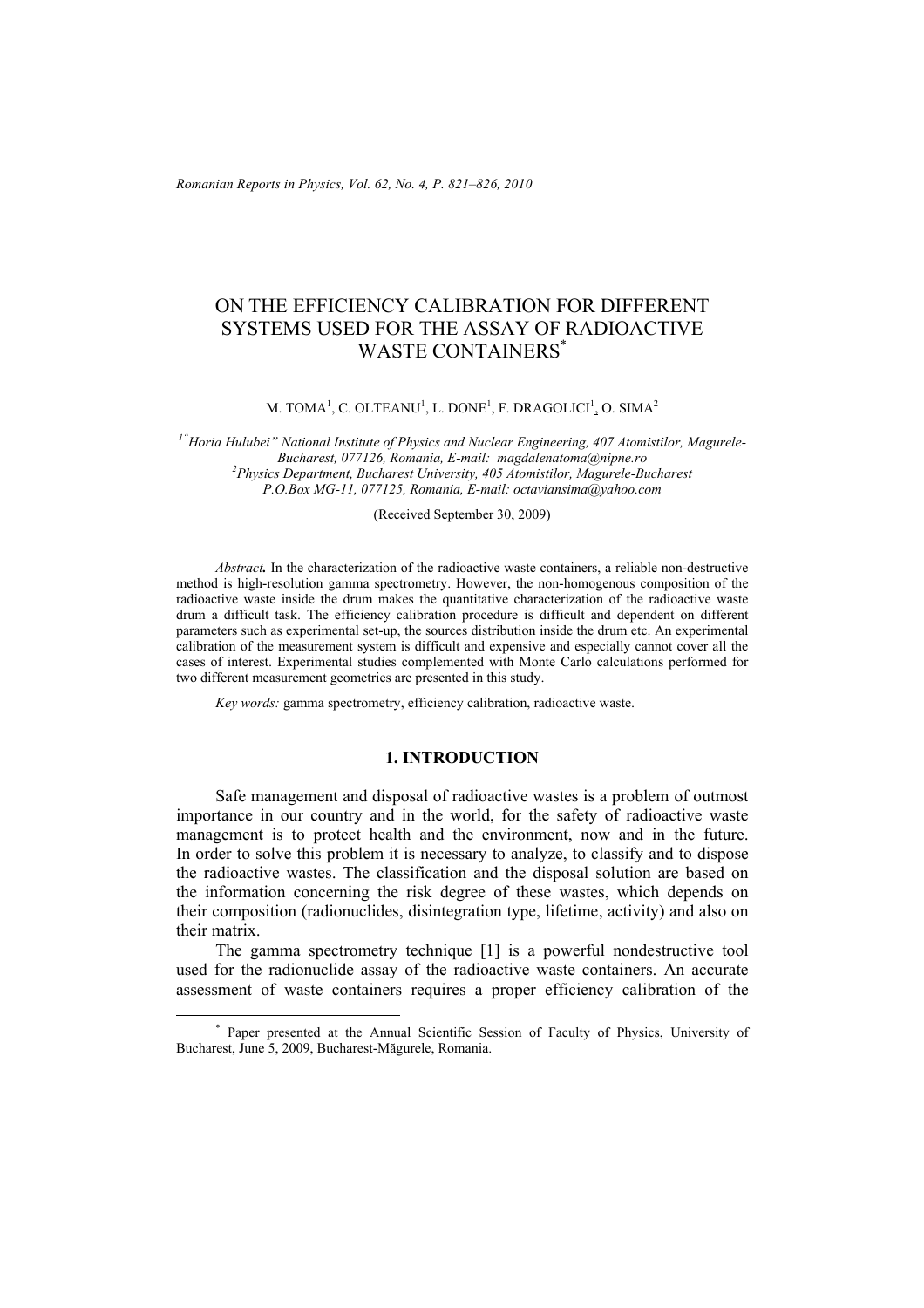measurement system. The direct experimental calibration is difficult and expensive; it should be carried out with reference sources that have the same geometry and the same matrix with the measured waste container. Furthermore the radionuclides distribution inside a drum is frequently non-homogeneous so an experimental calibration cannot accurately describe all real waste configurations inside the drum. As there are no reference sources with the required properties for direct calibration of the detection system, indirect efficiency calibration using flexible computational methods should be applied to complement experimental calibration [2-4].

In this respect, experimental calibrations of MADERA and Iso-cart systems used for characterisation of radioactive waste drums are presented and test cases are compared with Monte Carlo simulations carried out with GESPECOR software.

#### **2. EXPERIMENTAL SET-UP**

Experimental calibration for two waste assay systems was carried out: Madera and Iso-cart.

For the Madera System in the geometry of the experimental setup we used a lead-collimated vertical HPGe detector (Fig. 1), of 30% relative efficiency and 1.8 keV energy resolution (at 1332 keV). The rectangular collimator window has the length 10 cm and the width 4 cm. The lead shield has the inner diameter 9 cm and the wall thickness 4.4 cm. The detector was located at 32.5 cm radially from the surface of the calibration drum.

The Madera system is a fixed-position measurement system and the drum is rotated and translated in front of the HPGe collimated detector, while the measurement is performed.

The measurement geometry for the Madera system is presented in Fig. 1.



Fig.  $1 - A$  schematic representation of the Madera measurement geometry with the calibration drum.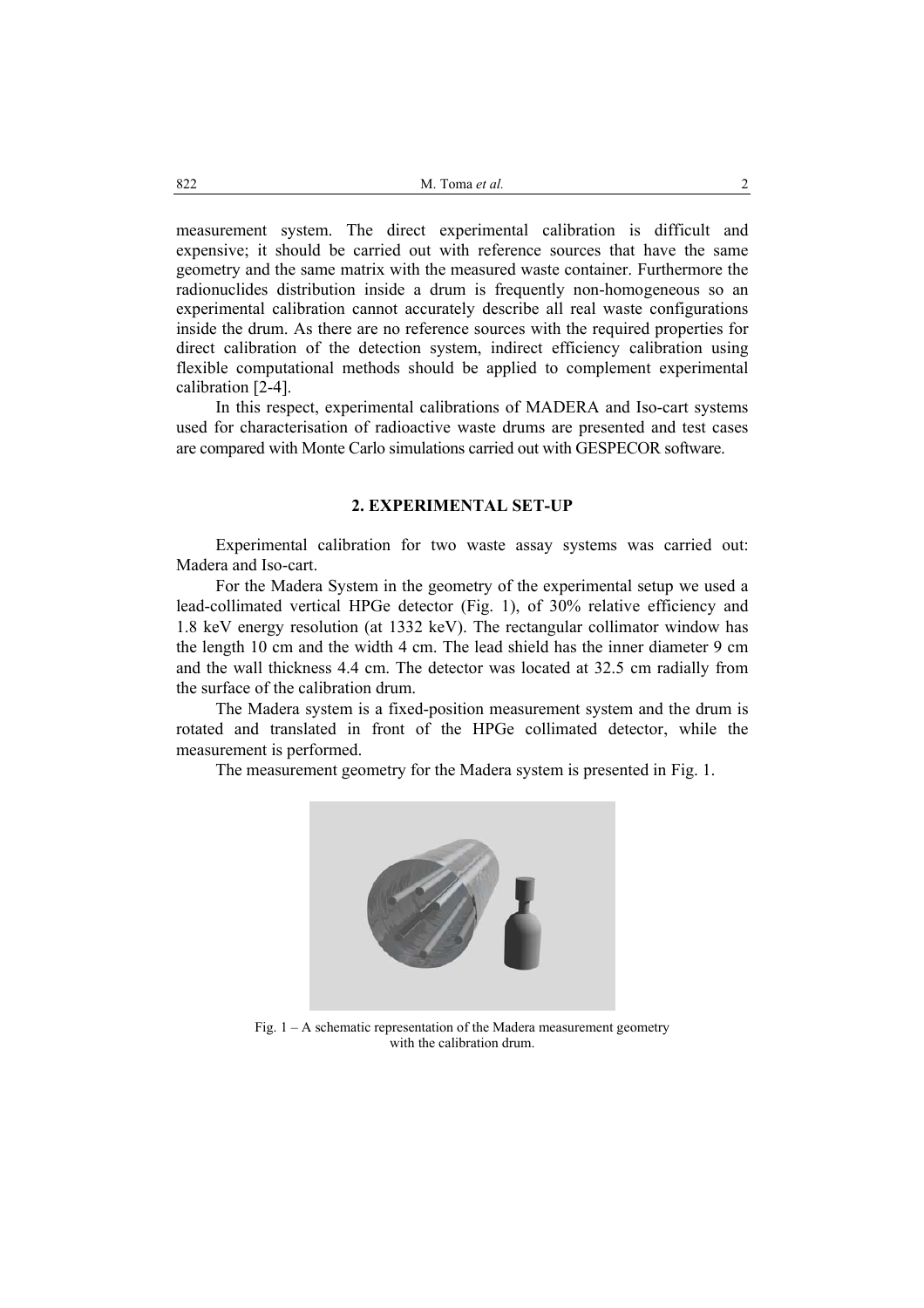In the case of the Iso-cart System in the geometry of the experimental setup we used a lead-collimated horizontal HPGe detector (Fig. 2), of 40% relative efficiency and 1.9 keV energy resolution (at 1332 keV). The standard collimator is 1.6 cm thick, 20.3 cm long and 11 cm diameter. It is composed of lead with a 2 mm copper liner.

The Iso-cart system is a mobile measurement system and the drum is only rotated in front of the HPGe detector, during the measurement.

For the calibration measurements the detector was located at 100 cm radially from the surface of the calibration drum. At this distance the detector "sees" the entire lenght of the drum.



Fig. 2 –A schematic representation of the Iso-cart measurement geometry.

The radioactive waste is generally packed in type A containers (220l drums). For the intermediate and final disposal of medium and low activity radioactive waste, the Romanian law authorizes this kind of packing.

For the efficiency calibration a drum of this type filled with Portland cement and a linear reference source of <sup>152</sup>Eu were used. The calibration drum and the reference source were described elsewhere [5-8].

#### **3. EXPERIMENTAL RESULTS**

The efficiency calibration for a uniformly distributed radioactive waste was performed using the shell-sources method [9, 2-4]. This method provides the efficiency values for the case when only a part of the drum, namely a cylinder of radius *x*, coaxial with the drum, contains radioactive sources. In Fig. 3 the corresponding efficiencies are presented for several values of *x.* From this figure it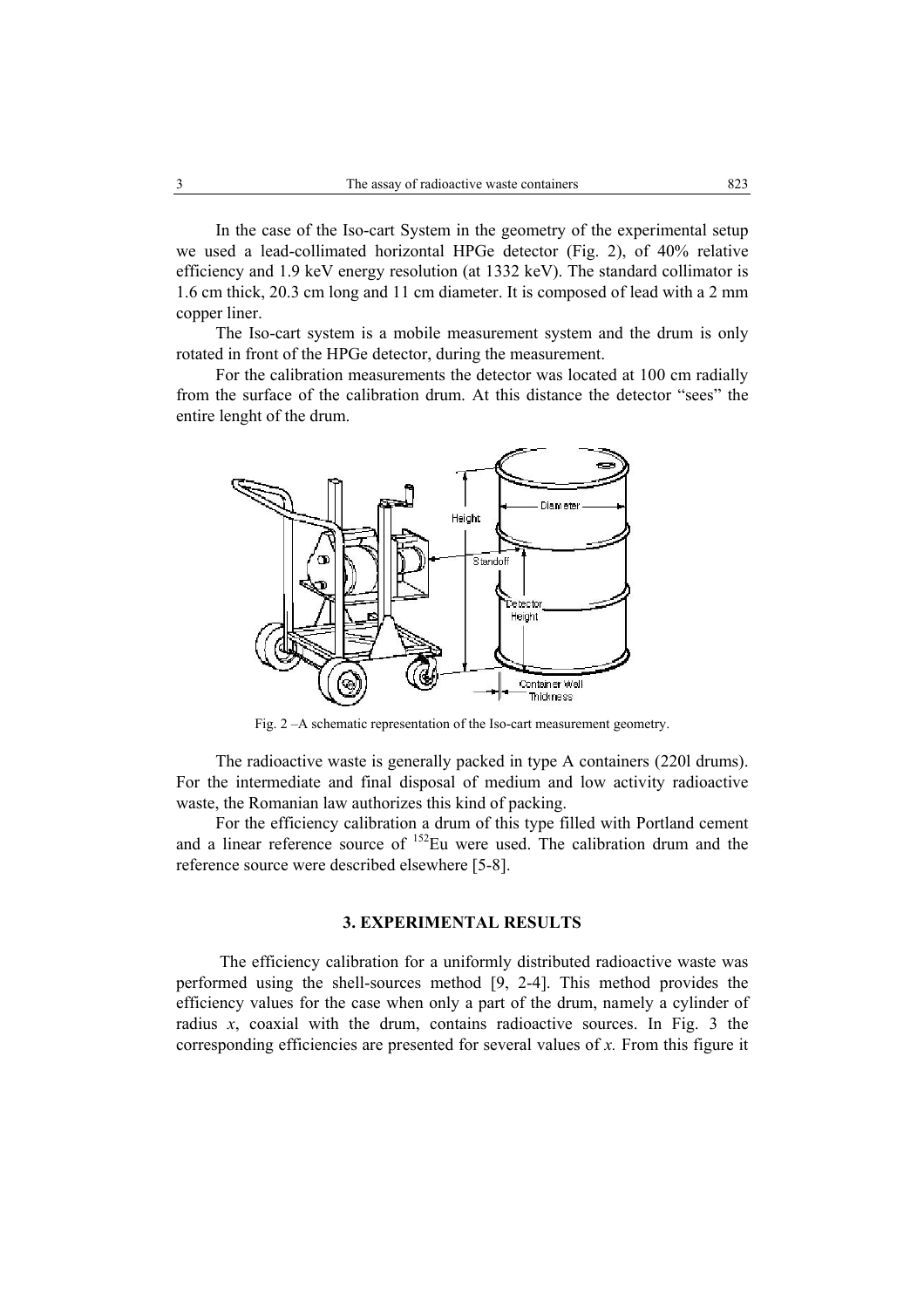can be observed that for a source distributed in the entire volume of the drum, the calibration curve has a pattern approximately similar to a typical one, obtained in the case of small volume sources. For a source distributed in smaller volumes (cylinders of the same length as the drum, but with the radius *r* smaller than the radius  $R$  of the drum), the attenuation of gamma rays of low energy in the cement layer is much stronger than that of the high-energy gammas. In this case the low energy photon attenuation in the source overrides the higher intrinsic efficiency for these photons resulting in a smaller efficiency for photon energies that typically are around the maximum of the efficiency curve than for photons of higher energies.



Fig. 3 – The dependence  $\varepsilon = f(E)$  for six waste cylinders having different radii, embedded into the drum in the case of Madera system (a) and Iso-cart system (b).

### **4. MONTE CARLO CALCULATION**

Using the Monte Carlo based software-GESPECOR [10-13] the efficiency values for different geometries were obtained and compared with the experimental values for both measurement systems.

Figs. 4 and 5 display the comparison between the experimental and computed values of the efficiency for two positions of the radioactive source inside the drum: in the center and at  $r = 7$  cm from the center for Madera system respectively  $r = 12$ cm for Iso-cart system. These values of *r* (7 and 12 cm) were chosen because these are the radii of the cylinders typically used for the insertion of the waste in real conditioning of the radioactive waste.

The comparison between the Monte Carlo results and the measured values indicates that the calculation model is appropriate for the cases presented above. In order to establish its general validity, the sensitivity of the results to various experimental parameters should be studied.

The results for the case of the Madera System are presented in Fig. 4.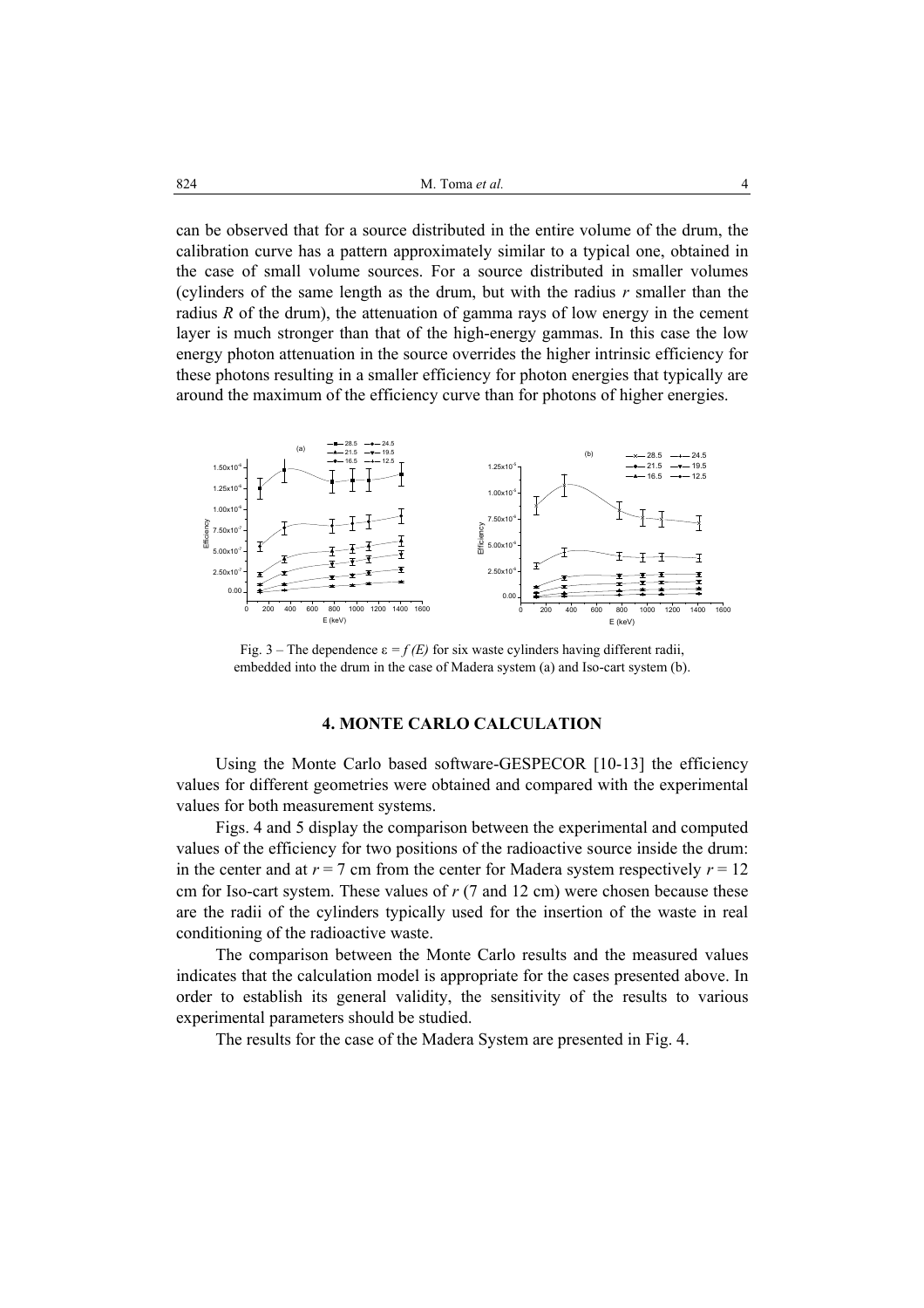

Fig. 4 – The dependence  $\varepsilon = f(E)$  of the computed and the experimental values of the efficiency, for the Linear Source placed at  $r = 0$  and 7 cm from the center for Madera System.



In the case of the Iso-cart system the results are presented in Fig. 5.

Fig. 5 – The dependence  $\varepsilon = f(E)$  of the computed and the experimental values of the efficiency, for the Linear Source placed at  $r = 0$  and 12 cm from the center for Iso-cart system.

## **5. SUMMARY AND CONCLUSIONS**

The efficiency calibration for a uniformly distributed radioactive waste was performed using the shell-sources method for two waste assay systems: Madera and Iso-cart

Using Monte Carlo software the efficiency values for different geometries were obtained and compared with the experimental values. The computed and the experimental values of the efficiency are in close agreement.

The comparison between the computed and the measured values of the efficiency represents a validation of the Monte Carlo method. This encourages us to use Monte-Carlo calculations in situations which are not accessible experimentally, such as efficiency calibration for different matrix density, for different positions of a radioactive source inside the drum etc.

The work is in progress.